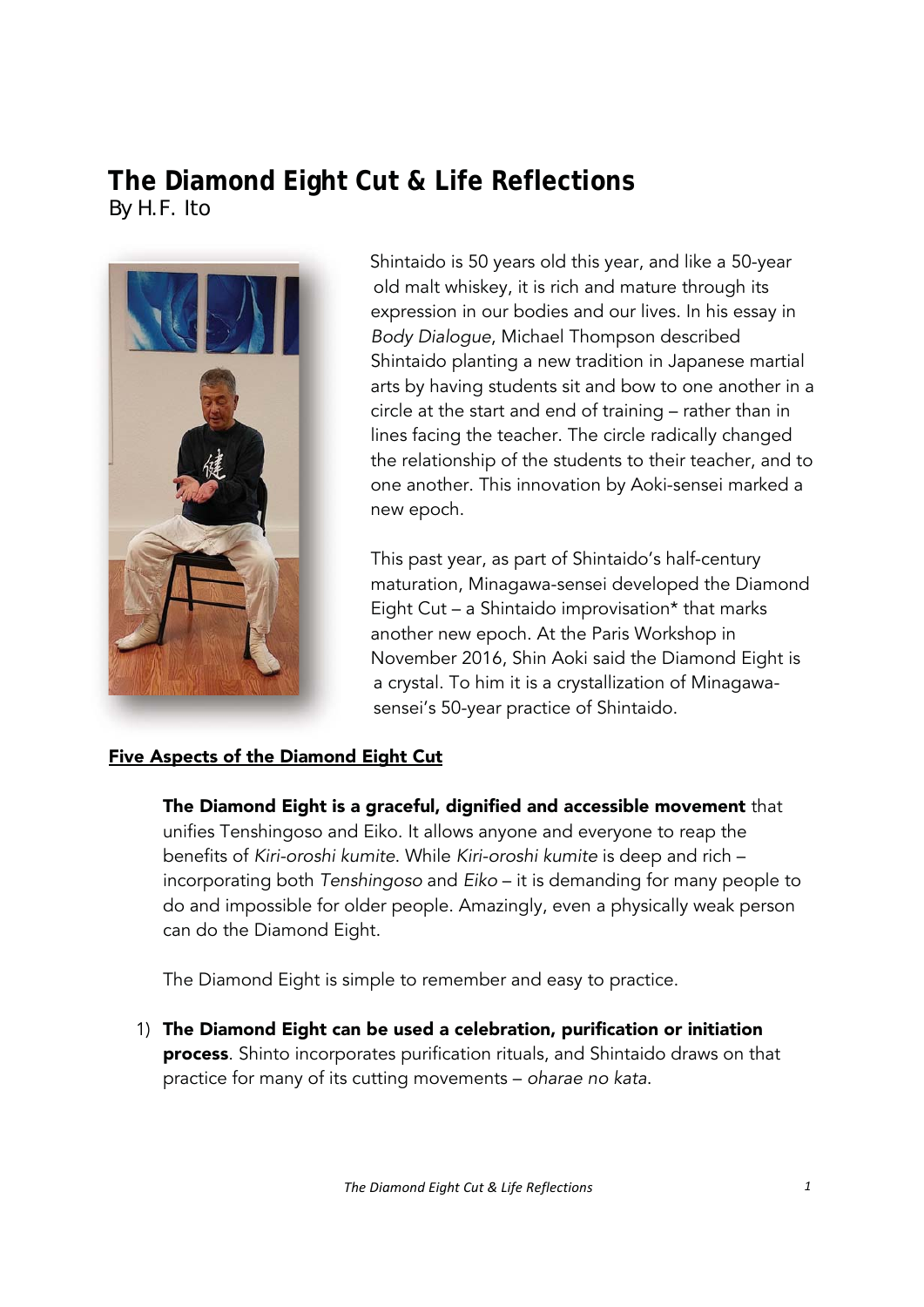In the past I have used *Toitsu-Kihon* and the *Ei-Ya-To! ki-ai* for rituals of house purification, celebration of those who have died, clearing energy and sending off people who are in the process of dying. I sometimes used the diamond mudra and the chanting of the Heart Sutra. However, the Diamond Eight encompasses all of this so there is no need to shout or chant. It is also peaceful and non-combative because it lacks a martial arts tone.

### 2) The Diamond Eight requires little or no warm-up so you can focus immediately.

An instructor can lead straight into the main practice with the Diamond Eight immediately after lower body stretching or simple floor stretching. Other introductory exercises are not necessary. You can practice the Diamond Eight seated on a folding chair or standing.

4) The Diamond Eight provides energetic healing. In Reiki or Amma, you put your hands on someone and through visualization and meditation can foster healing. With the Diamond Eight you can do the movement in your imagination as a healing process.

A personal story. Nicole's mother has been in great pain due to rheumatism. Because it isn't possible to massage her, I have been sitting with Nicole's mother and simply holding one of her fingers with both hands. I keep *Tenchijin* while sitting and do the Diamond Eight cut in my imagination with my eyes closed and without moving. We imagine cutting the night sky together. While holding her hand, my *ki* and consciousness travel through the Universe and back into her finger like an acupuncturist's needle or a surgeon's knife.

At one point I used a *To*-*ate* image but now I just imagine cutting and opening — and Nicole's mother can feel it. She says something inside her starts moving.



5) The Diamond Eight is the key to leading *Hikari*. As you know, the *Hikari* follower starts by holding the leader's wrist

but eventually the follower's grip loosens and then releases. As the leader I used to move my wrists up, down and side to side, but now I don't need to move my hands or wrists at all. I use the Diamond Eight in my *hara* and it leads to an amazing *Hikari*.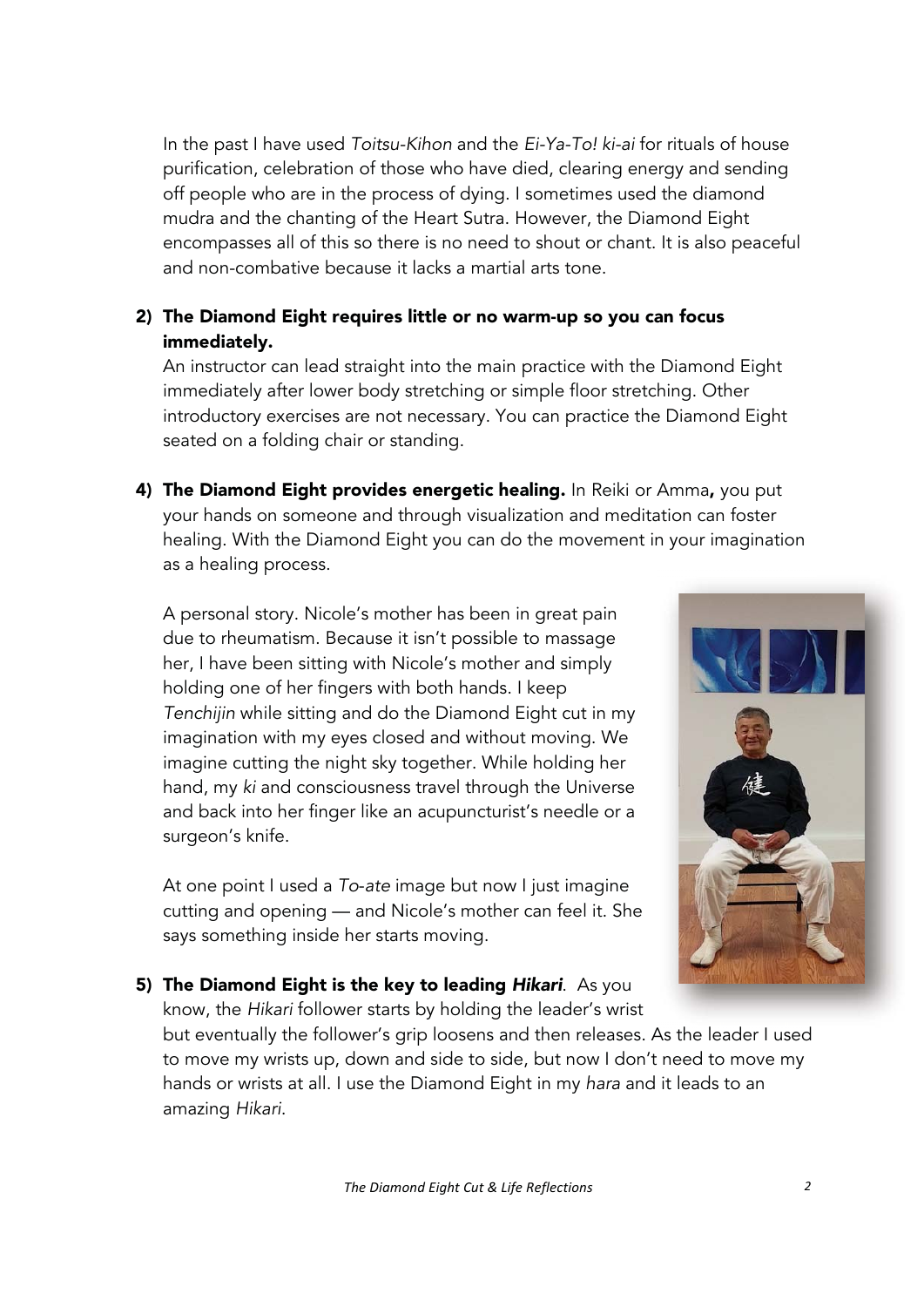It's important to lead *Hikari* with *Sagari Irimi* and not *Mae Irimi*, to avoid taking advantage of people or harming them. This is easier to keep in mind by visualizing the Diamond Eight.

3) If you are physically able, you can cut/carve/trace the farthest corners of the Deep Universe in the sweeping 180 degrees of the number 8 cut: *Dai-Uchu Tengai.* If you do this while moving freely, Diamond Eight becomes *Cho Taiki Mai* (Super *Taiki Mai*) — an amazing dance with *Ten*/Heaven and *Chi*/Earth reversed.

After practicing the Diamond Eight, I understand *meiso* (meditation) in a deeper way in a way that monks probably understood intellectually, though not somatically. It is an amazing gift.

*\*developed independent of Aoki-sensei.* 

# The Diamond Cut as Crystal: My Life Refracted Through Aoki-Sensei



## I. The Story of Buddha's Palm

A Chinese monk named Sanzo goes on a journey to India to copy the heart sutra. He encounters many demons along the way and three guardian animals come to protect him. One is a guardian monkey named Goku, with supernatural powers. Goku thinks a lot of himself, so Sanzo asks him to demonstrate his powers. Goku heads to the edge of the world and sees five pillars in the clouds. Very proud of himself, Goku pees his signature near the pillars as evidence that he was there.

Later, the true shape of the Universe –

as Buddha's body – is revealed to Sanzo and Goku. As they stand on Buddha's enormous hand they see, very far away, an almost imperceptible scratch on one of Buddha's fingers – Goku's "signature" left on what he thought was a pillar. The moral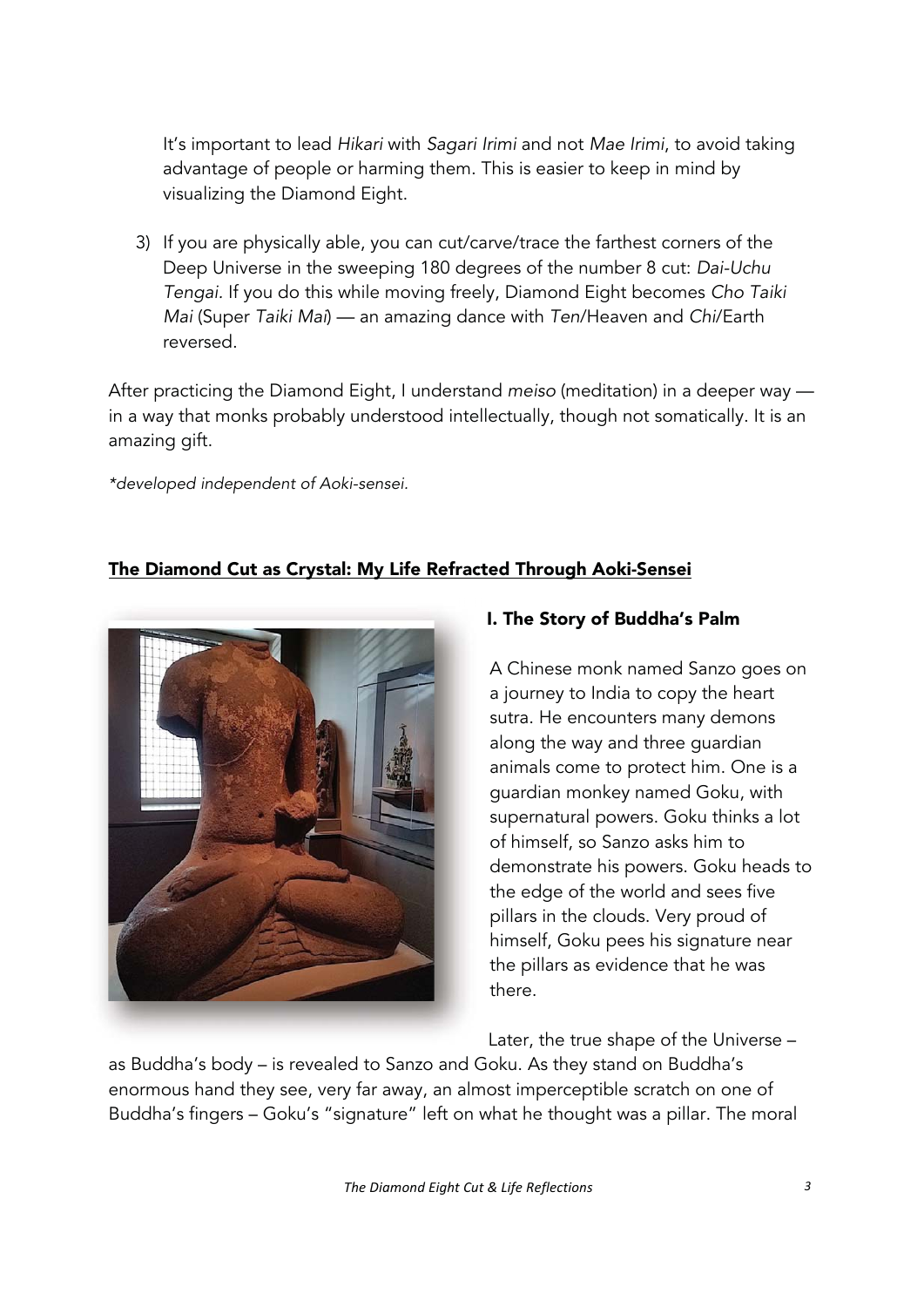of the story is that no matter how clever or powerful we are, the scale of the Universe is unimaginable and everything we do happens in Buddha's hand.

This story is emblematic of my relationship with Aoki-sensei. I see myself as Goku and Aoki World as the palm of Buddha. Whatever I do, I end up returning to Aoki-sensei and his legacy. When I left Aoki World (*Shintaido)* I could not escape aspects of Aoki-sensei in my life and work.

When I cut and see the crack in the night sky with the Diamond Eight, I feel myself outside the Universe. I think I can see beyond myself until I realize that Aoki-sensei was the one who told me about going beyond the world. And then I remember that Aoki-sensei's artist name is *Tengai, Ten* – Heaven + *Gai* – Outside.

### 2. Inner and Outer Universes

In the last part of *Tenshingoso* O I reach my arms back, far into the Universe. I imagine scooping up and holding Mother Earth on my hands – holding it as an offering or a form of salvation – with palms reaching up toward the Universe. I invite Mother Earth into my *hara* (*tanden) as I close in* Um*.* This is *Tanden Uchu* (Cosmic *Hara*) — the ( )

meeting of the inner and outer Universe.

Think of the Diamond as *Tenshin* (Universal Truth). Imagine the light emitted from the center of the body spreading in all directions and filling the universe, finally returning to the *Hara* (lower abdomen).

Travelling beyond the Universe then becomes the same as travelling toward the micro cosmos within our bodies. I now understand what Aoki-



sensei means by *Tanden Uchu.* I graduated from Aoki World and kept going, but I am still arriving at Aoki World. It is so, so big and all-encompassing.

### 3. Blue Mountain

I am reminded of a well-known Japanese post-World-War-II poet named Santoka Taneda — a traveling poet much like Basho. His life had many parallels with the Rakutenkai experience.